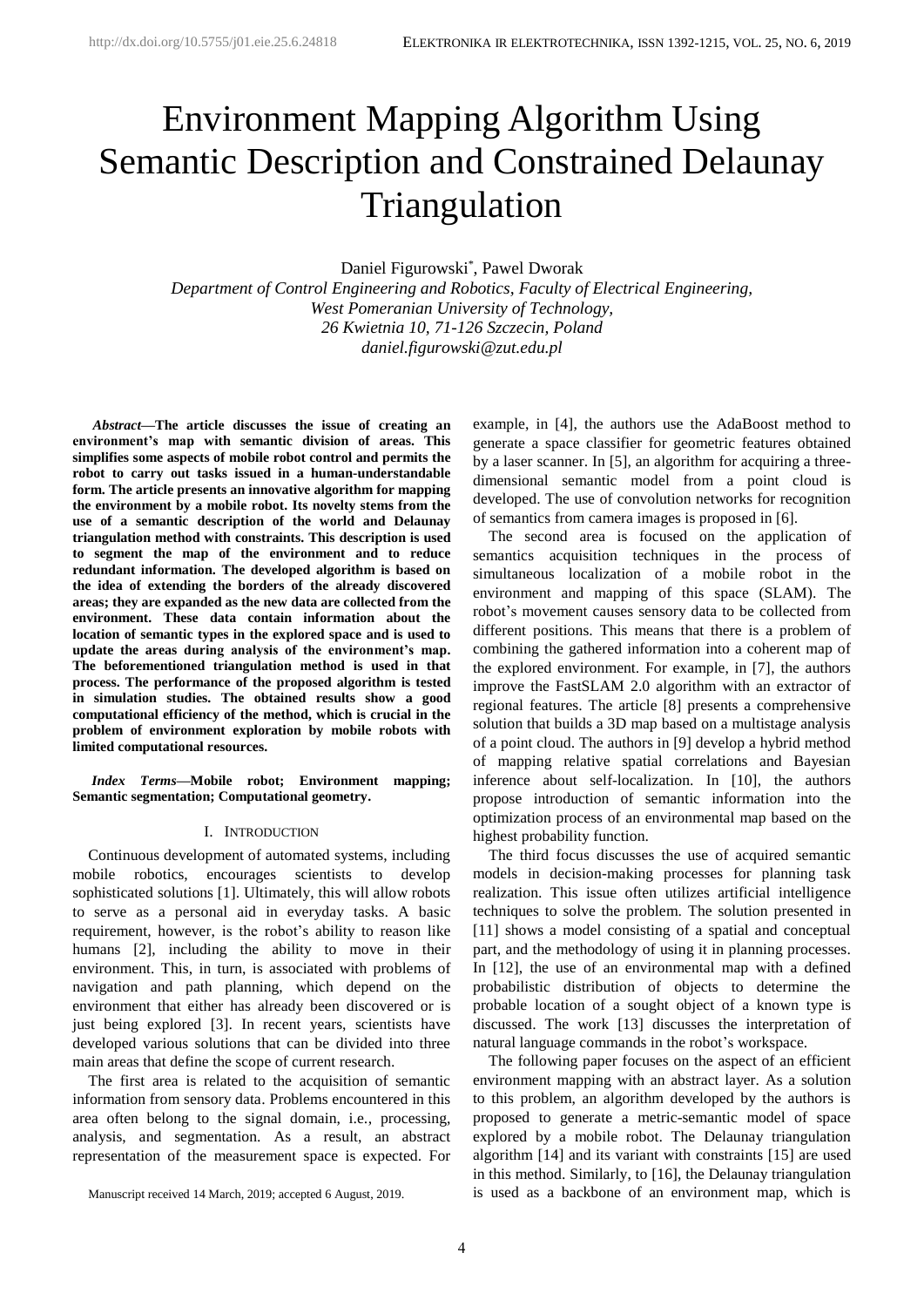explored by the robot. However, in contrast to the beforementioned article, the issue of path planning is not considered - the path is predetermined and focus is put entirely on the semantic analysis of the environment.

The article is organised as follows. In Section II, a description of the problem is given, as well as the details of the proposed method of the environmental mapping. Section III lists the simulation assumptions and presents research results. Finally, conclusions and a plan for further work are presented in Section IV.

### II. METHOD DESCRIPTION

#### *A. Problem Formulation*

A mobile robot located in the two-dimensional Cartesian space of the world map *Mw* has the task of mapping its surroundings by moving along the given path points *Pd*, creating its own representation of the robot map *Mr*. This problem is shown in Fig. 1.



Fig. 1. The problem of environment mapping by a mobile robot.

The map  $M_w = \{z_{w_1}, z_{w_2}, ..., z_{w_n}\}\$  is a set of *n* semantic zones *zw*. Each zone *zw* is a tuple  $z_w = (P_w, s)$  and has a semantic descriptor *s* from the set  $S_t = \{s_1, s_2, ..., s_g\}$  and a set  $P_w = \{p_1, p_h\}$  that contains two points describing a rectangular area. The semantic set *St* has a defined number *g* types of space. The use of such description simplifies the sensory aspect to reading information from the explored environment without the need to implement segmentation of this data.

#### *B. Proposed Solution*

In the proposed method, the mobile robot is treated as a discrete system. This means that it measures the environment at given *Pd* points, and the obtained information *Us* is quantised. These data points are used to determine correlations between them and the existing sets *zr* of the *Mr* map. This is used to extend borders of the areas already explored or to discover unknown regions of the environment. The overall concept is presented in Fig. 2.

The constructed map  $M_r = \{z_{r_1}, z_{r_2}, ..., z_{r_m}\}\)$  consists of *m* discovered areas *zr*, which are semantically consistent with the definition of the world *Mw*. This map is characterized by the existence of transition areas between the adjacent zones.

These areas are interpreted as a semantically undefined space. The shape of each zone  $z_r = (P_r, s)$  is defined by an associated set of boundary points  $P_r = \{p_1, p_2, ..., p_u\}$  of the varying size *u*.



Fig. 2. The idea of the proposed mapping algorithm.

In the proposed algorithm we can distinguish the acquisition process of the semantic data *Us* that is realized for a given position Pd at time  $k \in \langle 1, |P_d| \rangle$ . This set consists of elements  $u_s = (p, s)$ , where each is a single environmental measurement and contains the spatial location  $p = (x, y)$  of semantic information *s*.

Another key element of the method is the analysis of correlated combination of the examined space *Mr* with measurements *Us* and reduction of excess information. This operation is represented as  $\oplus$  in the equation below

$$
M_r(k) = M_r(k-1) \oplus U_s(P_d(k)),
$$
 (1)

where the result is a new representation of the explored environment. The process of merging the *Mr* and *Us* datasets is done by using semantic matching and Delaunay triangulation. The first step in the combining process is to analyze the location of sensory data *Us* in relation to the boundaries of the explored areas. After adding them to the *Mr* space, the existing boundaries are modified using geometrical relations. A modified set of discovered map points and a newly defined boundary are used to generate a triangulation grid. The resulting mesh of relations between nodes allows defining the updated areas of the *Mr* map according to their semantic correspondence.

Delaunay triangulation is characterized by the generation of meshes according to the principle of uniform maximization of angles in triangles. This creates zones with largest areas increasing the probability of sensory data inclusion in fewer triangles and accelerates the correlation analysis process. As a convex grid must be generated in each step of triangulation, it is necessary to use an algorithm, in which constraints could be applied. These constraints allow to differentiate between triangles within the explored space and those belonging to the undiscovered one.

Figure 3 shows the triangulation problem; the borders of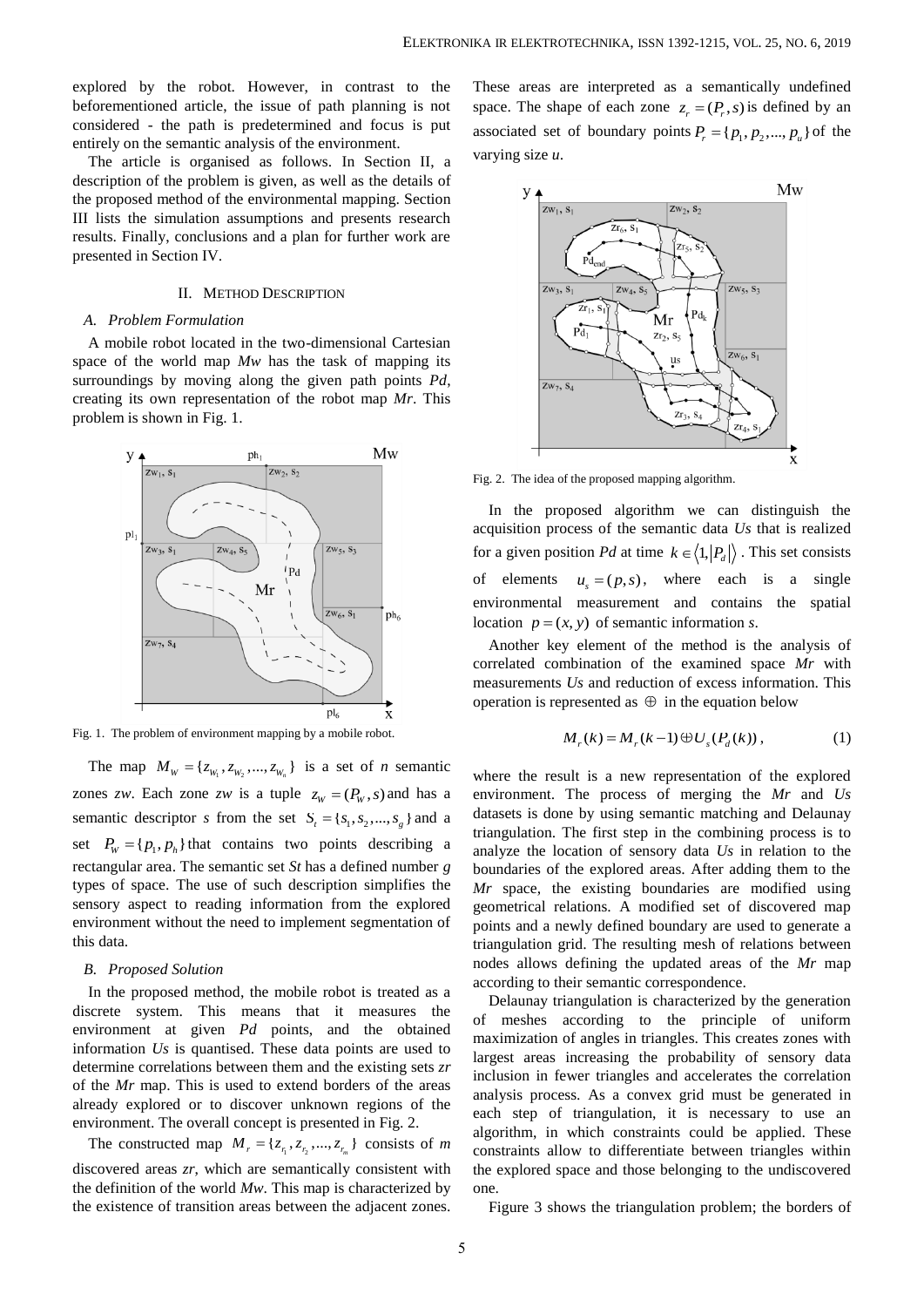the discovered areas are marked by a solid black line. Relations between the measurement nodes of the same semantic type are given in light grey. Connections between the zones of differing types are depicted in dark grey. The shape, visible in Fig. 3, is a consequence of the predetermined circular path executed by the mobile robot. Both boundaries (i.e., inner and outer) are a direct result of processing the data acquired during that motion.



Fig. 3. Convex triangulation problem and semantic correlation.

The information reduction phase also uses the methodology from the data merging process to eliminate points inside the areas and remove some of the transition points. Internal points are analyzed for semantic correspondence with their neighboring nodes. They are removed when all their connections are of the same type. The selection of transition points is based on the distance to the nearest adjacent transition node. This results in retaining the point in question if it is the closest one among its neighbors, which identical semantic descriptor to a zone of another type.

#### III. RESULTS

#### *A. Simulation Assumptions*

To verify correctness and efficiency of the mapping algorithm the following test conditions were assumed:

 A simulated mobile robot with a virtual sensor moves along the path points in a 2D space, which was set up to represent a single-family home environment [17];

- Sensor placed on the robot returns the semantic information about characteristic points of the robot's environment in eight world directions. Measurement range is limited and analyzing the space behind opaque obstacles, such as walls or fences, is impossible. This is in contrast to windows, which do not block the sensory measurement;

- The simulation process is carried out in a discrete way based on the given path points. Each step of the simulation generates a new map of the explored space based on the sensory data obtained and the already discovered map of the environment;

- The research was carried out in Matlab 2018b, using a computer with the following specification: CPU – Intel Core i5-2430M 2.4 Ghz, RAM – 2x4 GB DDR3-1333 CL9, GPU – Nvidia GeForce GT 520MX 1 GB, HD – SSD SATA 2.

## *B. Experiment*

The following scenario of an environmental exploration was assumed in the study. A mobile robot located at the starting point (6, 21) moves clockwise in an octagonal circular motion. In each iteration, it moves by a random distance of <1, 1.1> meters. After every three steps, it changes the movement direction by 45 degrees. Such movement pattern requires 24 iterations of the mapping algorithm to complete the circular shape. The range of the sensor was set to 2 meters with a quantisation of 0.1 meter. The simulation was performed for 100 loops (i.e., path completions), which results in 2400 iterations of the environment mapping algorithm.

Figure 4 illustrates a fragment of the explored space used for the experiment. The dashed black line marks the averaged path of the robot's movement. Passages, such as stairs and doors, are marked in light grey, while barriers (i.e., walls) are shown in dark grey. The areas between these zones are described by the following semantic descriptors: garden, terrace, living room, and corridor.



Fig. 4. Simulation environment context.

Table I shows the results of the simulation experiment.

TABLE I. SIMULATION RESULTS.

| <b>Algorithm</b>  | Loop         | Loop's iterations | <b>Transition zone</b> |
|-------------------|--------------|-------------------|------------------------|
| <b>iterations</b> | <b>Index</b> | mean time         | mean width             |
| 24                |              | 0.4140 s          | $0.2969$ m             |
| 48                | 2            | 0.6104 s          | $0.2173 \text{ m}$     |
| 120               | 5            | 0.8492 s          | $0.1703 \text{ m}$     |
| 240               | 10           | 1.0930 s          | $0.1246 \text{ m}$     |
| 600               | 25           | $1.7021$ s        | $0.0889$ m             |
| 1200              | 50           | 3.1697 s          | $0.0683 \; \mathrm{m}$ |
| 2400              | 100          | 3.5932 s          | $0.0504 \; \mathrm{m}$ |

The first column contains the number of iterations of the environmental mapping, i.e., how many times the proposed algorithm was executed. The second column defines the number of laps driven by the mobile robot, where one cycle takes 24 iterations of the exploration algorithm. The third column contains the average iteration time of the method for a specific loop (second column) and the last column shows the average width of transition zones between different types of map areas.

The resulting representations of the environment map are shown in Fig. 5. Three different phases are presented, which were obtained after: 1, 25, and 100 exploratory loops. The black line marks the boundaries of the discovered areas, and the grey one depicts the path of robot's motion. Small circular markers inside the largest boundary area indicate